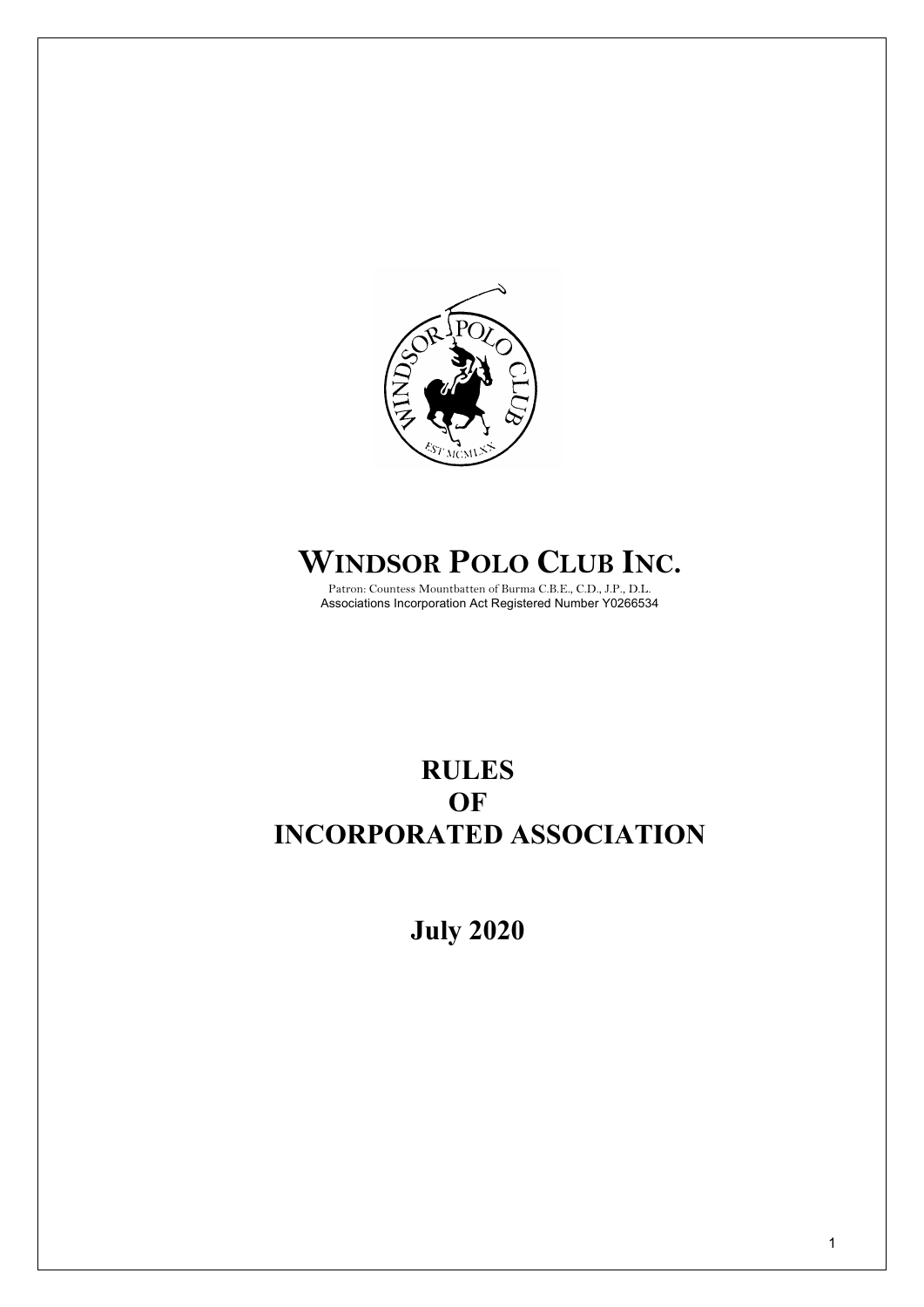## **RULES OF INCORPORATED ASSOCIATION**

## **WINDSOR POLO CLUB INC.**

#### **NAME OF CLUB**

The name of the Association is "Windsor Polo Club Inc." (hereinafter called "the Club").

#### **OBJECTS**

2 The objects for which the Club is hereby established are:-

- (a) To promote, organise, encourage, conduct, exhibit and play the game of polo.
- (b) To take over the funds and other assets and liabilities of the present unincorporated association known as the "Windsor Polo Club".
- (c) To conduct tournaments, exhibitions and coaching schools of the game of polo.
- (d) To conduct displays, exhibitions, rodeos, gymkhanas and other horse sporting functions.
- (e) To conduct any functions (both sporting and social) for the purposes of assisting in the financing of the Club.
- (f) To conduct other fund-raising activities as may be approved by the Committee from time to time.
- (g) To raise money for the purposes of the Club by membership fees, donations, gifts, subscriptions, entrance monies, social functions, sponsorships and sale of goods.
- (h) To hold or arrange competitions and provide or contribute towards the provision of prizes, awards and distinctions in connection therewith.
- (i) To subscribe to, become a member of and co-operate with or amalgamate with any other association or organisation, whether incorporated or not, whose objects are similar to those of the Club PROVIDED THAT the Club shall not subscribe to or support with its funds or amalgamate with any association or organisation which does not prohibit the distribution of its income and property among its members to an extent at least as great as that imposed on the Club under or by virtue of Clause 2 of this memorandum.
- (j) To buy, sell and deal in all kinds of apparatus and all kinds of provisions, liquid and solid, required by the members of the Club or persons frequenting the Club's premises.
- (k) To purchase, take on lease or in exchange, hire, rent, or otherwise obtain and lay out, improve and construct any lands, building, easements or property, real and personal, and any rights or privileges which may be requisite for the purpose of, or capable of being conveniently used in connection with, any of the objects of the Club.

Provided that in case the Club shall take or hold any property which may be subject to any trusts the Club shall only deal with the same in such manner as is allowed by law having regard to such trusts.

(l) To enter into any arrangements with any Government or authority, supreme, municipal, local or otherwise, that may seem conducive, to the Club's objects or any of them and to obtain from any such concessions which the Club may think it desirable to obtain; and to carry out, exercise and comply with any such arrangements, rights, privileges and concessions.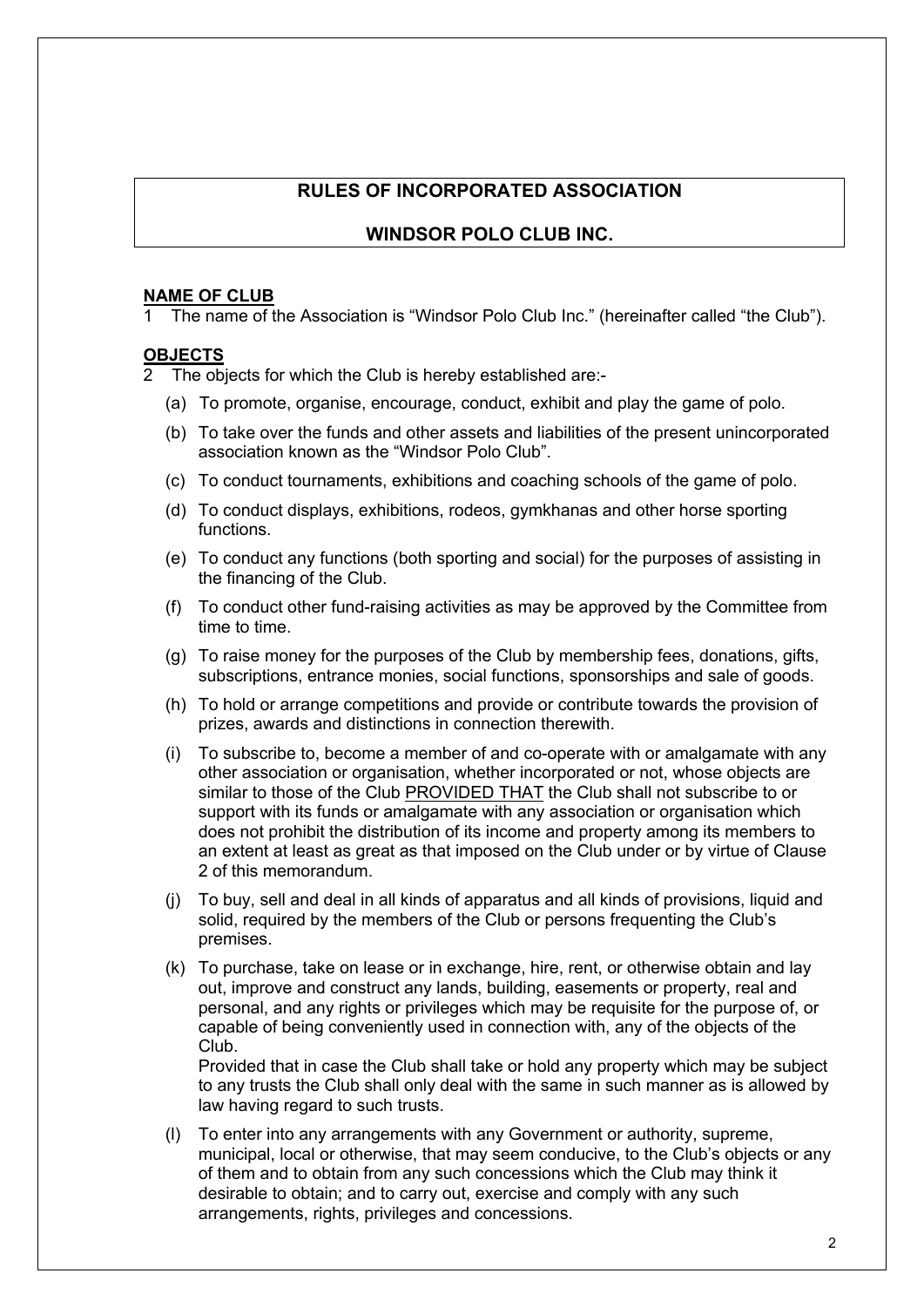- (m) To appoint, employ, remove or suspend such managers, clerks, secretaries, servants, workmen and other persons as may be necessary or convenient for the purposes of the Club.
- (n) To establish and support or aid in the establishment and support of associations, institutions, funds, trusts and conveniences calculated to benefit employees of the Club or the dependants or connections of any such persons; and to grant pensions and allowances; and to make payments towards insurance; and to subscribe or guarantee money for charitable or benevolent objects, or for any public, general or useful object.
- (o) To construct, improve, maintain, develop, work, manage, carry out, alter or control any houses, buildings, grounds, works or conveniences which may seem calculated directly or indirectly to advance the Club's interests, and to contribute to, subsidise or otherwise assist and take part in the construction, improvement, maintenance, development, working, management, carrying out, alteration or control thereof.
- (p) To invest and deal with the money of the Club not immediately required in such manner as the Committee thinks fit.
- (q) To borrow or raise or secure the payment of money in such manner as the Club may think fit and secure the same or the repayment or performance of any debt liability contract guarantee or other engagement incurred or to be entered into by the Club in any way and in particular by the issue of debentures perpetual or otherwise charged upon all or any other Club's property (both present and future), and to purchase, redeem or pay off such securities.
- (r) To make, draw, accept, endorse, discount, execute and issue promissory notes, bills of exchange, bills of lading and other negotiable or transferable instruments.
- (s) To sell, improve, manage, develop, exchange, lease, dispose of, turn to account or otherwise deal with all or any part of the property and rights of the Club.
- (t) To take or hold mortgages, liens and charges to secure payment of the sale price or any unpaid balance of the sale price, or any part of the Club's property of whatsoever kind sold by the Club or any money due to the Club for sales or other matters.
- (u) To take any gift of property whether subject to any special trust or not, for any one or more of the objects of the Club but subject always to the provision in paragraph (p) of this clause 2.
- (v) To take such steps by personal or written appeals, public meetings or otherwise, as may from time to time be deemed expedient for the purpose of procuring contributions to the funds of the Club, in the shape of donations, annual subscriptions or otherwise.
- (w) To print and publish any newspapers, periodicals, books or leaflets that the Club may think desirable for the promotion of its objects.
- (x) To purchase or otherwise acquire and undertake all or any part of the property, assets, liabilities and engagements of any one or more of the companies, institutions, societies or associations with which the Club is authorised to amalgamate.
- (y) To transfer all or any part of the property, assets, liabilities and engagements of the Club to any one or more of the companies, institutions, societies or associations with which the Club is authorised to amalgamate.
- (z) To make donations for patriotic or charitable purposes.
- (aa)To transact any lawful business in aid of the Commonwealth of Australia in the prosecution of any war in which the Commonwealth of Australia is engaged PROVIDED THAT the Club shall not support with its funds any activity or endeavour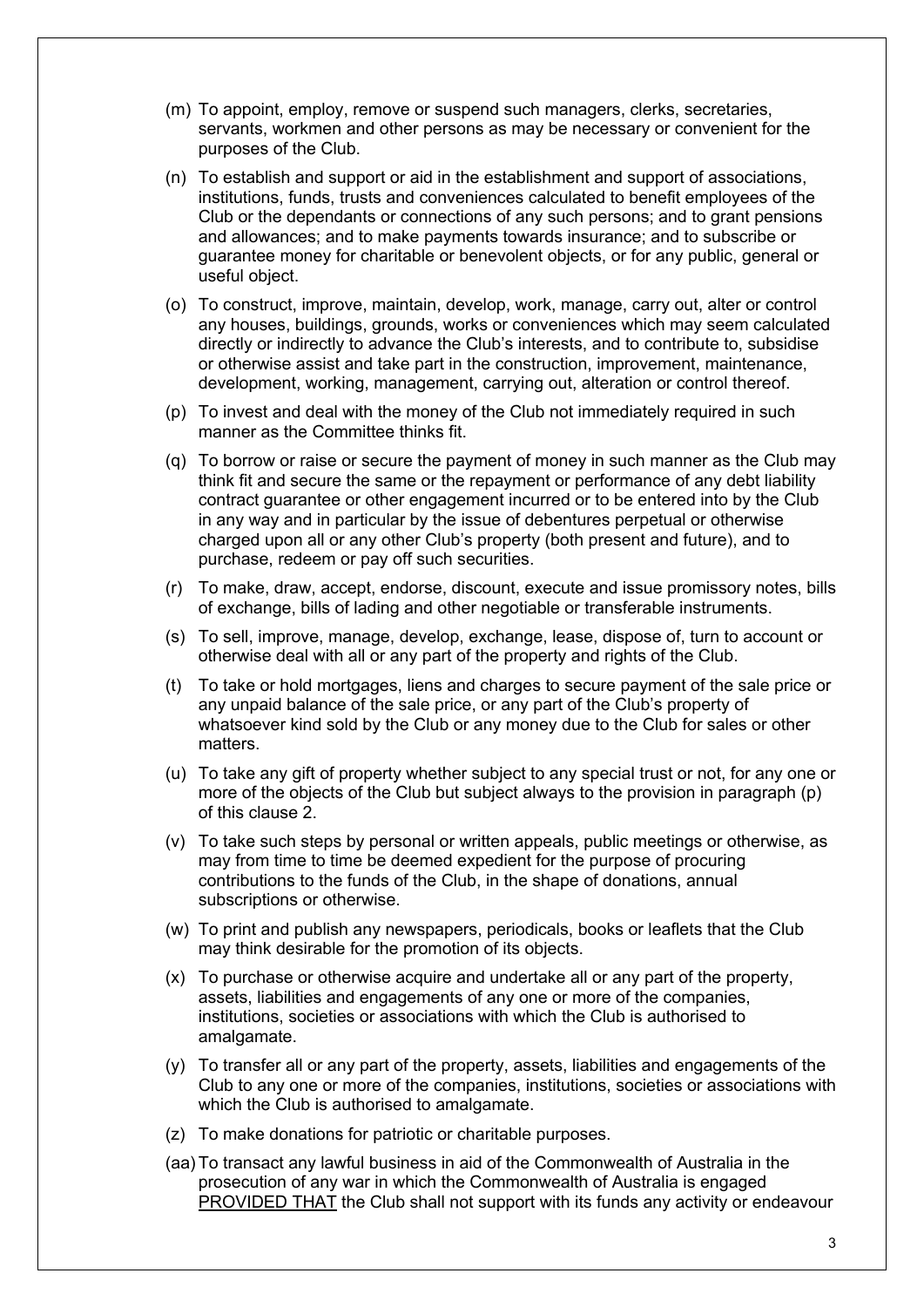to impose on or procure to be observed by its members or others any regulations or restrictions, which if an object of the Club would make it a trade union within the meeting of the Trade Unions Act.

#### **MEMBERSHIP**

Classes of Membership Defined

- 3 (a) Membership shall consist of:-
	- (i) Playing Members;
	- (ii) Junior Playing Members;
	- (iii) Provisional Playing Members;
	- (iv) Provisional Junior Playing Members;
	- (v) Life Members;
	- (vi) Honorary Life Members;
	- (vii) Non-Playing Members;
		- (i) For the purposes of this clause a Playing Member shall be a member who intends, at any time during the membership year to which his subscription applies, to play the game of polo either at a practice game or games or at any tournament or tournaments but such member shall be subject to such provisions as the Club in General Meeting shall decide.
		- (ii) A Junior Playing Member shall be a member to which the conditions as aforesaid regarding Playing Members applies but who as at the commencement of the membership year has not reached the maximum age for Junior Members set by the Club in general meeting.
			- (a) Junior to be the year the player turns 14 up to and including his 18<sup>th</sup> year.
			- (b) The joining fee to be postponed until he attains his senior status – ie. in his  $19<sup>th</sup>$  year.
		- (iii) A Provisional Playing Member shall be a member to whom the aforesaid conditions regarding Playing Members applies but such member shall be subject to such provisions as the Club in General Meeting shall decide.
		- (iv) A Provisional Junior Playing Member shall be a member to whom the aforesaid conditions regarding Junior Playing Members applies but such member shall be subject to such provisions as the Club in general meeting shall decide.
		- (v) A Life Member shall be a member who at any time during the membership year satisfies the conditions laid down by the Club for Life Memberships but such a member shall be subject to such provisions as the Club in general meeting shall decide.
		- (vi) An Honorary Life Member shall be a member who at any time during the membership year satisfies the conditions laid down by the Club for Honorary Life membership but such a member shall be subject to such provisions as the Club in general meeting shall decide.
		- (vii) A Non-Playing Member shall be a member who intends, at any time during the year to which his subscription applies, to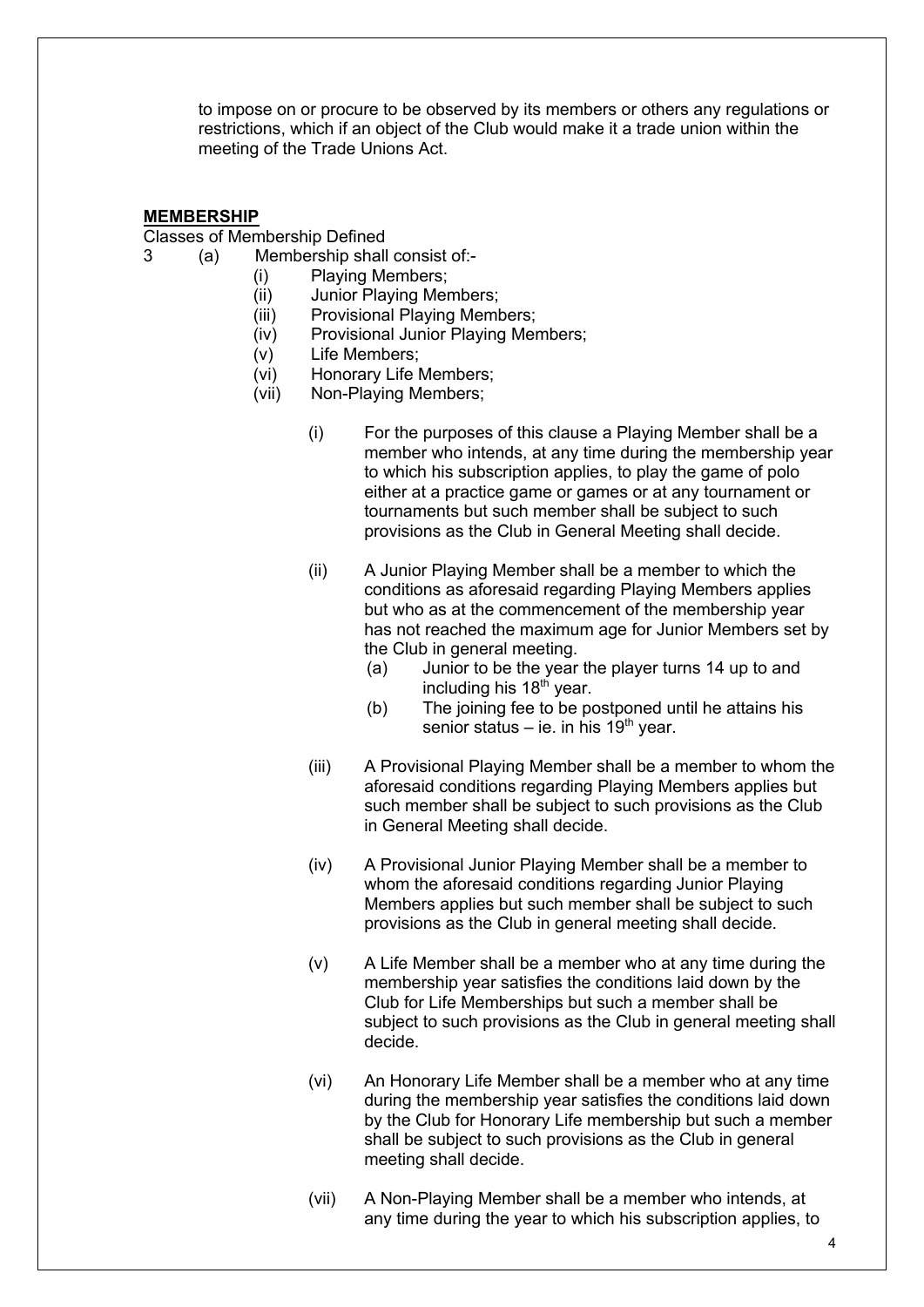support the Club in its endeavours to promote the game of polo but such member shall be subject to such provisions as the Club in general meeting shall decide.

- (b) The Club may, in general meeting, decide on different rights, obligations and privileges for Playing Members, Junior Playing Members, Provisional Members and Provisional Junior Members, Non-Playing Members, Life Members and Honorary Life Members, and in particular, but without limiting the generality hereof, set different subscriptions and fees for Playing Members, Junior Playing Members, Provisional Members, Provisional Junior Members and Non-Playing Members. A different subscription may be set for a member in one of the four playing categories who seeks for reasonable cause temporary leave of absence from the participation in the Club activities.
- (c) Candidates for admission to membership of the Club must apply to the Club as follows:-
	- (i) NON-PLAYING MEMBERS:- in writing addressed to the Honorary Secretary setting out such details as may be required by the Club from time to time, accompanied by the required subscription and joining fee (if any), nominated by a member of the Club in writing and seconded by a member of the Club in writing, such writing to be in a form required by the Club from time to time.
	- (ii) PROVISIONAL PLAYING MEMBERS:- in writing addressed to the Honorary Secretary setting out such details as may be required by the Club from time to time accompanied by the required subscription and joining fee (if any), nominated by a Playing Member or Junior Playing Member or Office-Bearer in writing and seconded by a Playing Member or Junior Playing Member or Office-Bearer in writing, and supported in writing by four referees each of whom is a Playing Member, Junior Playing Member or Office-Bearer, such writing to be in a form required by the Club from time to time.
	- (iii) PROVISIONAL JUNIOR PLAYING MEMBERS:- in writing addressed to the Honorary Secretary setting out such details as may be required by the Club from time to time accompanied by the required subscriptions and joining fee (if any), nominated by a Playing Member or Junior Playing Member or Office-Bearer in writing and seconded by a Playing Member or Junior Member or Office-Bearer in writing, and supported in writing by four referees each of whom is a Playing Member or Junior Playing Member or Office-Bearer, such writing to be in a form required by the Club from time to time.
- (d) The name of each applicant for membership of the Club shall be submitted to the Committee as set out in the foregoing clause 3(c) which shall decide on the admission of the applicant. In the case of an application for Provisional Playing or Provisional Junior Playing Membership the name of every applicant shall be circularised to Playing Members and Junior Playing Members together with the date of the next Committee meeting at which such application shall be considered which shall be a date not less than three (3) calendar weeks after the date of the meeting at which the applications are received. Playing Members may advise the Committee in writing such reasons as that member considers relevant as to the nonadmission of the applicant as a Provisional Playing Member or Provisional Junior Playing Member. Such advices will be treated as confidential and not revealed without such member's permission, and should reach the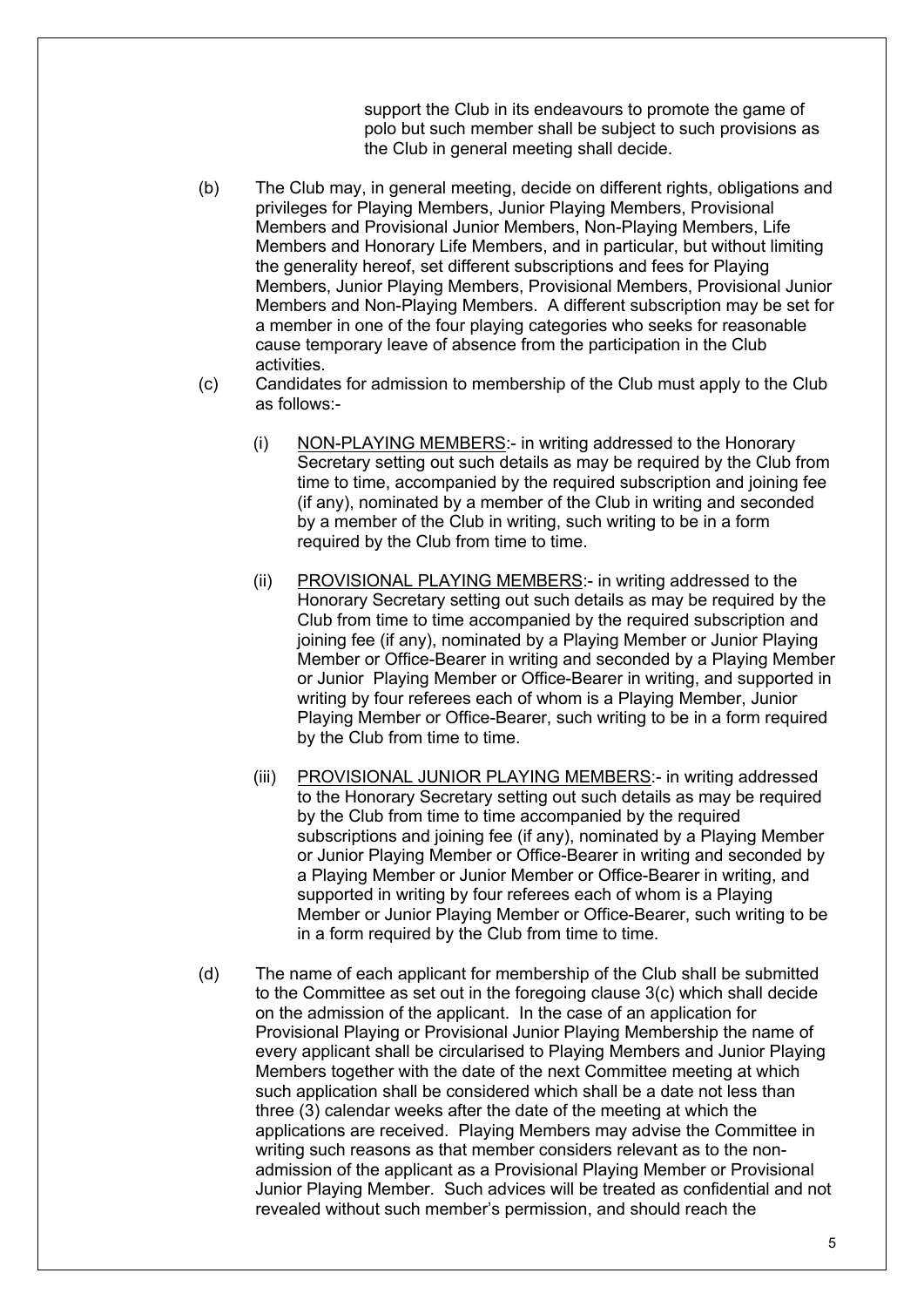Committee not less than seven (7) days before the Committee meeting at which such application is to be considered. The Committee may defer any application for membership but in no instance may it defer a decision for longer than two (2) meetings.

- (e) Provisional Playing and Provisional Junior Members may only be admitted to membership of the Club by a seventy five percent (75%) majority of the Committee present and voting at the meeting at which the application for membership is considered as aforesaid either personally or by postal vote, which postal vote shall be forwarded to the Secretary two (2) days prior to such meeting. Voting shall be by secret ballot.
- (f) The Committee may at any time close the Playing and Junior Playing Membership list but may accept Provisional Playing and Provisional Junior Playing Members on such terms and conditions as it thinks fit.
- (g) The participation in and contribution to the Club activities by each Provisional player or Junior Provisional player shall be monitored by the Committee and reviewed from time to time. The Committee may advance any aforesaid member to the status of Playing Member or Junior Playing Member by a seventy-five (75%) majority of the Committee present and voting at the meeting at which the aforesaid participation in and contribution to the Club activities is reviewed. Voting shall be by secret ballot.

#### Method of Appointment of Life Members

4 A person shall become a Life Member upon the allotment to him of a share in Windsor Polo Fields Limited

## Election of Honorary Life Members

5 A person may be elected as an Honorary Life Member by the Committee after long and meritorious service to the Club

#### Termination/Cessation of Membership

- 6 A member shall cease to be a member of the Club;
	- (a) On tendering his resignation in writing addressed to the Club;
	- (b) On his death;
	- (c) On his becoming of unsound mind within the meaning of the Mental Health Act, 1958;
	- (d) On the passing of a resolution that he ceased to be a member by not less than seventy-five percent (75%) majority of the Committee present and voting at the meeting at which the exclusion is considered.

#### LIMITATION OF MEMBERS' LIABILITY

7 The liability of the members of the Club to contribute towards the payment of the debts and liabilities of the Club or the costs, charges and expenses of the winding up of the Club is limited to the amount of any outstanding membership fees and the liability of each member is limited to the extent of his indebtedness for such fees.

## Admission Tickets to Tournaments

8 Each member of the Club shall be entitled to admission tickets to any of the Club's tournaments for himself and one guest.

## **COMMITTEE**

Composition of the Committee and its Powers

9 The Club shall be managed by a Management Committee ("the Committee") of Office-Bearers which shall, at a minimum, consist of a President, a Vice President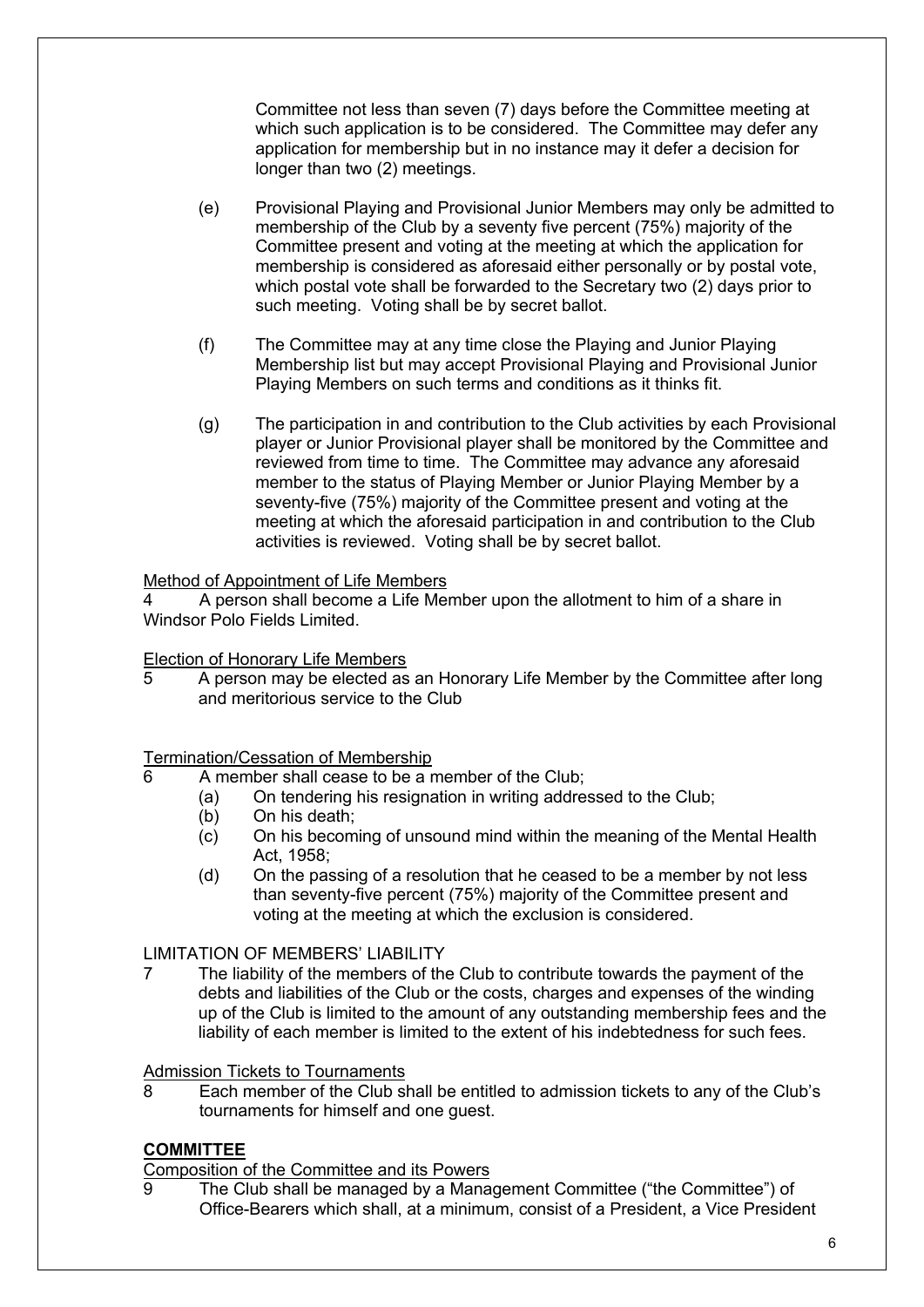whom shall be designated the Senior Vice President, Honorary Secretary, Honorary Treasurer, Club Captain and Grounds Manager and may further consist of additional Vice Presidents, a Vice Captain, Publicity Officer, Players' Representative, Commercial Manager or such other role as recommended by the Committee. In respect of the membership of the Committee the following provisions shall apply:-

- (a) Members shall be elected at the Annual General Meeting of the Club. Candidates for office shall be nominated and seconded in writing by Playing Members and/or Junior Playing Members and/or Office-Bearers and such nomination form shall be delivered to the Honorary Secretary not less than seven (7) days preceding the date of the Annual General Meeting.
- (b) Members shall hold office for the period from the conclusion of the meeting whereat elected until the conclusion of the Annual General Meeting next held.
- (c) A vacancy shall occur on the happening of any of the following
	- (i) Death of a member;
	- (ii) Resignation of a member;
	- (iii) Non-attendance at three (3) consecutive meetings without a reasonable excuse. In this respect the Committee shall decide as to the acceptance or otherwise of the excuse offered.
- (d) A member may not serve for more than four (4) consecutive terms in office as President.
- (e) The Committee may fill a casual vacancy which appointment shall pertain for the remainder of the term of office in respect of the position being filled;
- (f) At all meetings of the Committee five (5) members shall constitute a quorum;
- (g) The President (or the Senior Vice-President in substitution for the President) the Club Captain, the Honorary Secretary and Honorary Treasurer shall be ex-officio members of all sub-Committees and Committees;
- (h) The Committee shall have the power to co-opt any member of the Club to carry out specific duties, however, the number of members co-opted in this manner shall be limited to two (2) members at any one time;
- (i) The Committee shall meet for the despatch of business, adjourn and otherwise appoint and regulate its meetings as it thinks fit. The President may at any time, and the Honorary Secretary shall on the requisition of any two (2) members of the Committee, summon a meeting.
- (j) Members of the Committee shall be given not less than seven (7) days notice of meetings, but shorter notice of any meeting may be given if the majority of the members of the Committee so consents.
- (k) The continuing Committee Members may act notwithstanding any vacancy in their body but if and so long as their number is reduced below the number fixed by the Club as the necessary quorum of Committee Members the continuing Committee Members may act for the purpose of increasing the number of Committee Members to that number or of summoning a general meeting of the Club but for no other purpose.
- (l) The Committee may delegate any of their powers and or functions not being duties imposed on the Committee of the Club by the Act or the general law to one or more sub-Committees consisting of no less that two (2) members of the Club. Any sub-Committee so formed shall conform to any regulations that may be imposed by the Committee and subject thereto shall have power to co-opt any member or members of the Club provided that any member so co-opted shall have no vote.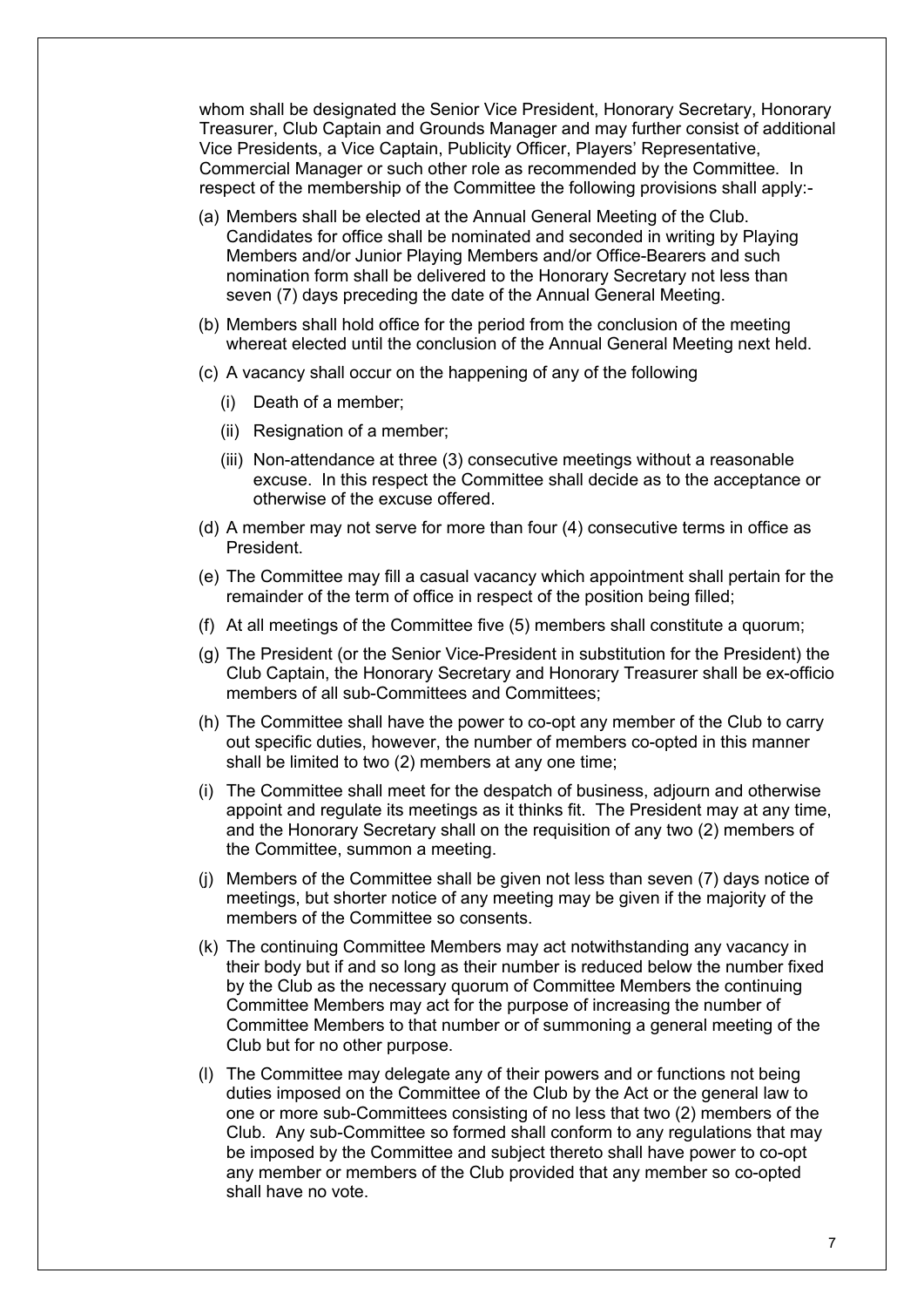- (m) The Committee of the Club shall not without the sanction of a general meeting of the Club demise, underlet, change exchange, sell or otherwise dispose of all or any part of the property, lands, buildings, tenements or hereditaments of the Club.
- (n) The Members of the Club in general meeting shall have the power from time to time to make, alter and repeal all such by-laws as they may deem necessary or expedient or convenient for the proper conduct and management of the Club and in particular but not exclusively they may by such by-laws regulate:-
	- (i) The admission of members of the Club.
	- (ii) The terms and conditions upon which guests, children of members of the Club and visitors shall be permitted to use the premises and property of the Club.
- (o) The times of opening and closing the grounds, club house and premises of the Club or any part thereof
- (p) The rules to be observed and prizes or stakes to be played for by members of the Club playing any games on the premises of the Club.
- (q) The prohibition of particular games on the premises of the Club entirely or at any particular time or times.
- (r) The conduct of the members of the Club in relation to one another and to the Club's employees.
- (s) The setting aside of the whole or any part or parts of the Club's premises for gentleman members or lady members at any particular time or times or for any particular purpose or purposes.
- (t) The imposition of fines for the breach of any by-law or any Rule of the Club.
- (u) And generally all such matters as are commonly the subject matter of the Club rules.

#### Disciplinary Powers

10 The Committee may censure and/or discipline and/or fine and/or expel a member from the Club on the report of the Club Captain and one other playing member (in the case of Playing Members) or (in any other case) on the report of two Committee members as to behaviour detrimental or not in the best interests of the Club or for breach of any rules, by-laws or codes. The reported member shall be afforded the opportunity to give an explanation in writing or verbally before the Committee.

There shall be no appeal from such a decision except those rights which a person ordinarily has at law.

#### **MEETINGS OF MEMBERS**

Convening of General Meetings

11 The Club may hold general meetings when required which may be convened by the Honorary Secretary or the President or at the request of three (3) or more members of the Club twenty-one (21) days notice in writing of such general meetings must be given to all financial members of the Club who are eligible to vote pursuant to Rule 15.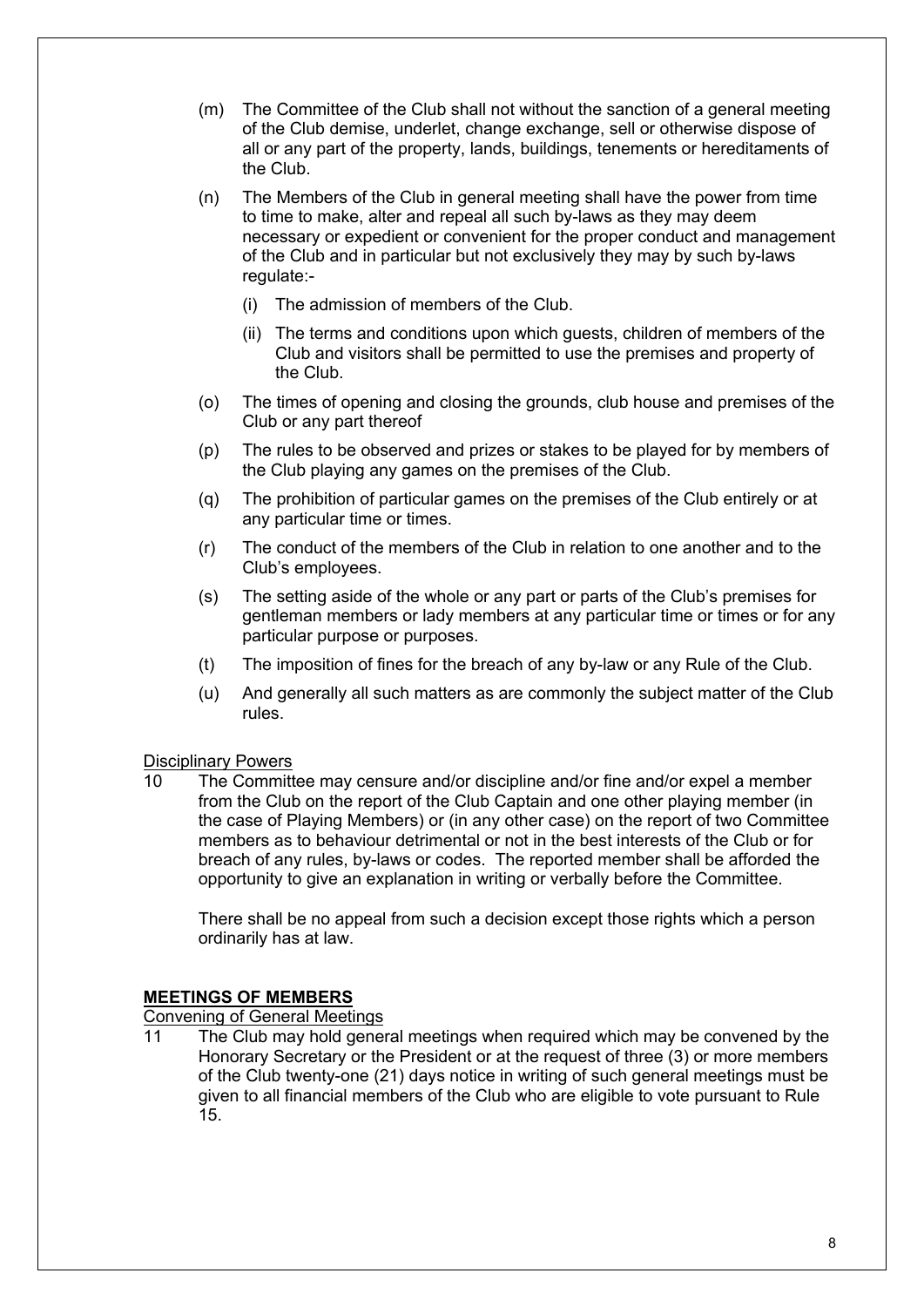## **Quorum; Presiding Officer**<br>12 (a) At any gene

- (a) At any general meeting of the Club ten (10) members, of whom not less than five (5) shall be Playing Members and/or Junior Playing Members, shall constitute a quorum.
	- (b) The President shall preside as Chairman at every general meeting, but if he is not present within fifteen (15) minutes of the time appointed for the holding of the meeting the Senior Vice-President may preside as Chairman and failing him a Vice-President may preside or if there be no Vice-President present, then the members present shall elect one of their number to be Chairman of the meeting, a simple majority sufficing.
	- (c) At any general meeting proxy votes will be allowed provided such proxies clearly indicate the member who is appointed by such proxy to vote at the meeting and such person being present and is signed by the member giving such proxy. Proxies must be lodged with the Honorary Secretary not less than twenty-four (24) hours before the general meeting at which such proxy is to be exercised.

## Form of Proxy

13 The instrument appointing a proxy may be in the following form or in a common or usual form.

#### WINDSOR POLO CLUB INC

I, and the contract of the contract of the contract of  $\alpha$ 

hereby appoint or failing him of as my proxy to vote for me on my behalf at the annual or extraordinary (as the case may be) general meeting of the Club to be held on the day of the day of 19 and at any adjournment thereof. Signed this day of 19 *\*Note 1. In the event of the member desiring to vote for or against any resolution he shall instruct his proxy accordingly. Unless otherwise instructed, the proxy may vote as he thinks fit.*

*Strike out whichever is not desired.*

#### **ANNUAL GENERAL MEETING**

- 14 (a) The Club shall hold an Annual General Meeting once each calendar year which meeting shall be held not later than 31<sup>st</sup> December each year.
	- (b) Members shall be given at least twenty-one (21) days notice of the Annual General Meeting.
	- (c) A quorum at an Annual General Meeting shall be at least ten (10) members of whom not less than five (5) shall be Playing Members and/or Junior Playing Members.
	- (d) The provisions of sub-clause 12(c) in relation to proxies shall apply to an Annual General Meeting.
	- (e) At each Annual General Meeting, the Honorary Treasurer shall submit a Balance Sheet and Profit and Loss Account for the preceding financial year which shall be from 1<sup>st</sup> October to 30<sup>th</sup> September, which documents shall have been approved by the Committee and shall have been signed by at least two of its members.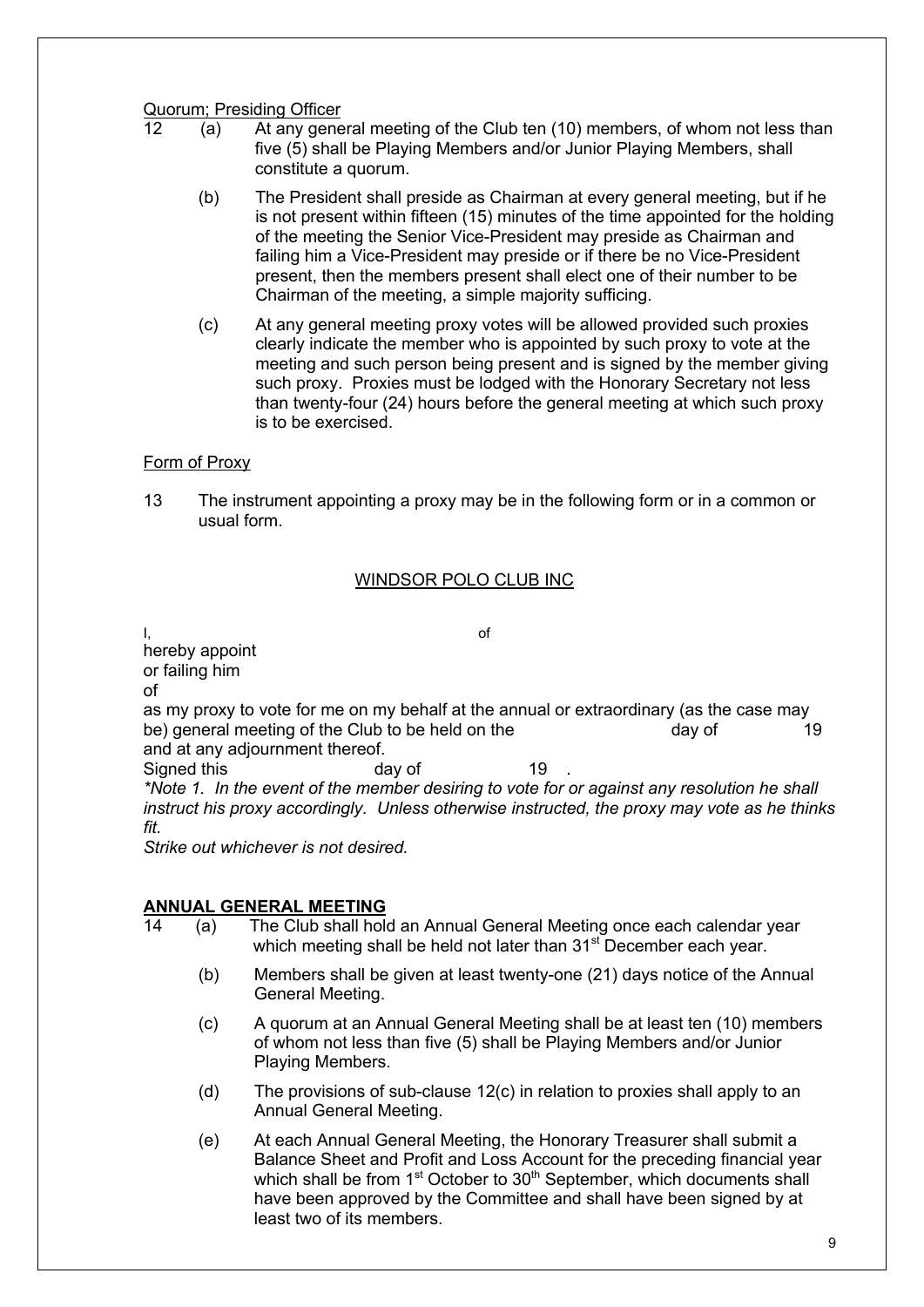(f) An auditor may be appointed for the ensuing financial year at the Annual General Meeting.

#### Voting Eligibility for Meetings

15 The only persons entitled to vote at a general meeting shall be those Playing Members and Junior Playing Members who are Life Members and whose Life Membership and annual subscriptions are fully paid at the date of the meeting.

#### Voting for Office Bearers and Secret Ballots

16 (a) Voting for office bearers. A ballot to be automatically held where there is more than one candidate.

(b) Secret ballots. At any meeting of the Club and of the Committee where voting takes place there shall be provision for a secret ballot and a secret ballot may be called for by any person who is entitled to vote at that meeting. Where a secret ballot is called, two scrutineers will be appointed by the meeting. At any election to determine between candidates for a position as an Office-Bearer of the Club voting shall be by secret ballot.

#### Election of Patrons

17 The Club may elect a Patron or Patrons. The inaugural Patron shall be the Countess of Mountbatten of Burma and the Club may elect other Patrons from time to time.

## **FINANCE**

#### Sources of Finance

18 The Club may raise funds from the following sources:-

- (a) Members' subscriptions, entrance fees and levies;
- (b) Loans from members;
- (c) Bank loans, discounted bills of exchange, mortgage loans and the like;
- (d) Sponsorships and advertising;
- (e) Any source the Club may deem appropriate.

Fees and Levies set by Annual General Meeting Payable

19 Entrance fees, subscriptions and other amounts (if any) shall be paid by the members of the Club in terms of the resolution of the Members at the Annual General Meeting.

Committee Given Power to Raise Levies

20 The Committee may raise levies from the members as and when deemed appropriate and without limiting the generality hereof may set different levies for Playing Members, Junior Members and Non-Playing Members.

#### Banking Arrangements

21 All funds of the Club shall be paid into accounts with a bank as approved by the Committee, such accounts to be operated upon a basis determined by the Committee and all payments shall be authorised or ratified by the Committee. The Club's letterhead shall be used for all correspondence relative to the Club and not otherwise.

Membership Year, Financial Year

- $\overline{22}$  (a) The membership year shall be from 1<sup>st</sup> January to 31<sup>st</sup> December each year and any member whose subscription remains unpaid for more than three (3) months may be struck off the list of members at the discretion of the Committee.
	- (b) The Financial Year or all accounting shall be from  $1<sup>st</sup>$  October to  $30<sup>th</sup>$ September each year.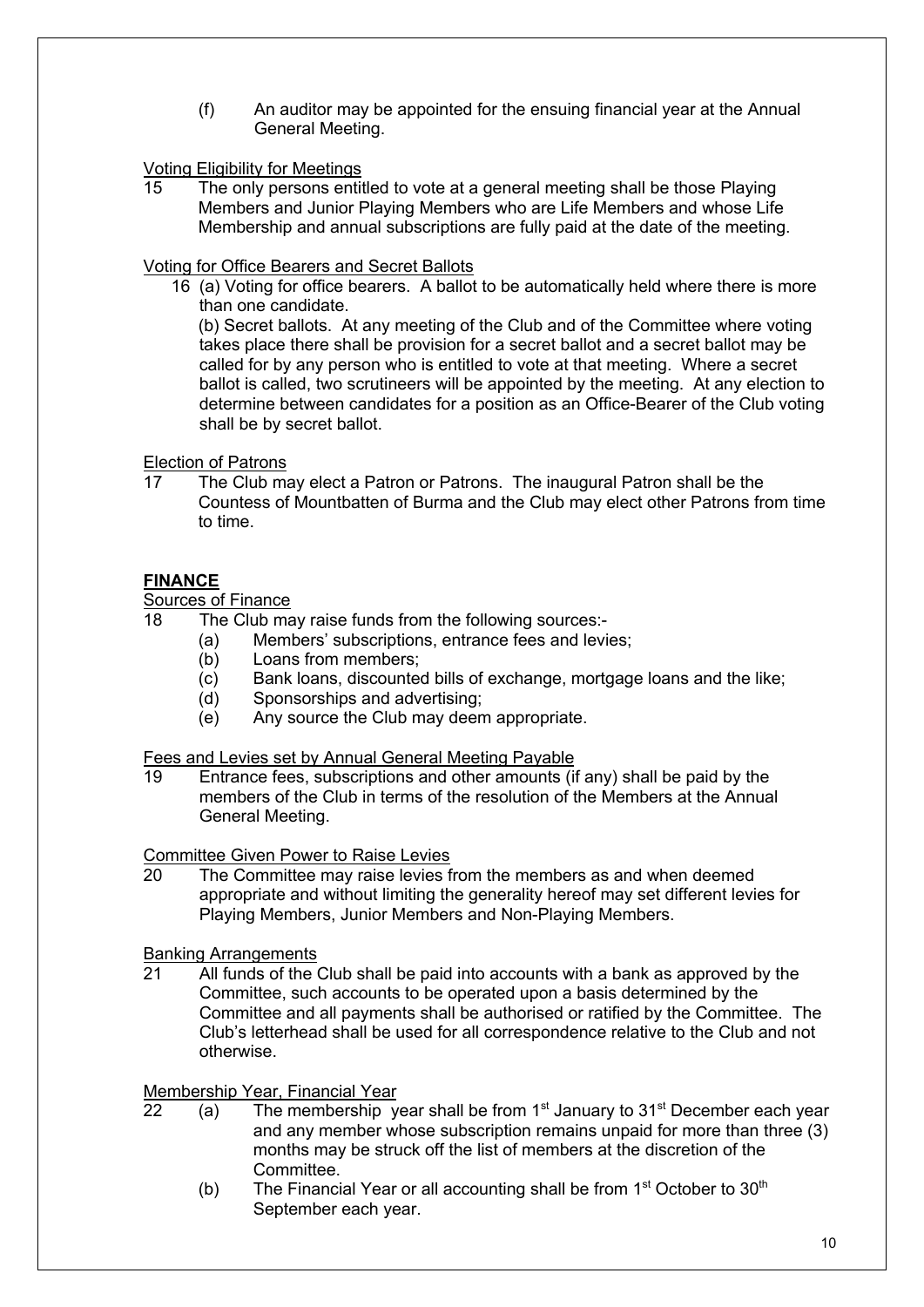## **NEW SOUTH WALES POLO ASSOCIATION (KYEEMAGH) LIMITED**

#### Affiliation

23 The Club shall be affiliated with the New South Wales Polo Association (Kyeemagh) Limited, and shall be bound by the Memorandum and Articles of Association thereof.

### Delegate to be Club Captain

24 The Club delegate to the New South Wales Polo Association (Kyeemagh) limited shall be the Club Captain or such other person appointed by the Committee in his stead.

## Playing Rules for Polo

25 The playing rules for the game of polo applicable to the Club shall be the rules as prescribed or adopted from time to time by the Australian Polo Council and the New South Wales Polo Association (Kyeemagh) Limited and any successor bodies thereto.

#### Club Colours

26 The colours of the Club shall be black and gold and/or such other colours as may be adopted from time to time and approved by the New South Wales Polo Association (Kyeemagh) Limited.

## **BOOKS, RECORDS AND SEAL**

Register of Members

27 The register of members of the Club shall be kept by the Honorary Secretary from time to time at the address nominated by the Committee.

#### Documents and Records

28 The books, documents, securities, records and papers of the Club shall be kept in the custody of the Honorary Secretary for the time being of the Club EXCEPT such books and records as are by law or any other reason required to be kept elsewhere AND the Honorary Secretary shall keep a record of such location. The books, records, documents, securities and papers may be inspected by any member upon giving fourteen (14) days notice to the Honorary Secretary and calling at the place and at the time arranged with the Honorary Secretary.

#### Minutes to be Kept

29 The Committee shall cause minutes to be taken of all meetings of the Club and the Committee and such minutes shall be signed by the Chairman of the Meeting at which the proceedings were held or by the Chairman of the next succeeding meeting. Such signing shall be proof that the minutes are a correct record of such meeting.

#### Keeping of Common Seal

- 30 (a) The Common Seal of the Club shall be kept in the care and custody of the Honorary Secretary or the President from time to time.
	- (b) The Common Seal shall not be affixed to any instrument except by authority of a resolution of the Committee and in the presence of not less than two (2) members of the Committee.

## **VARIATION OF RULES**